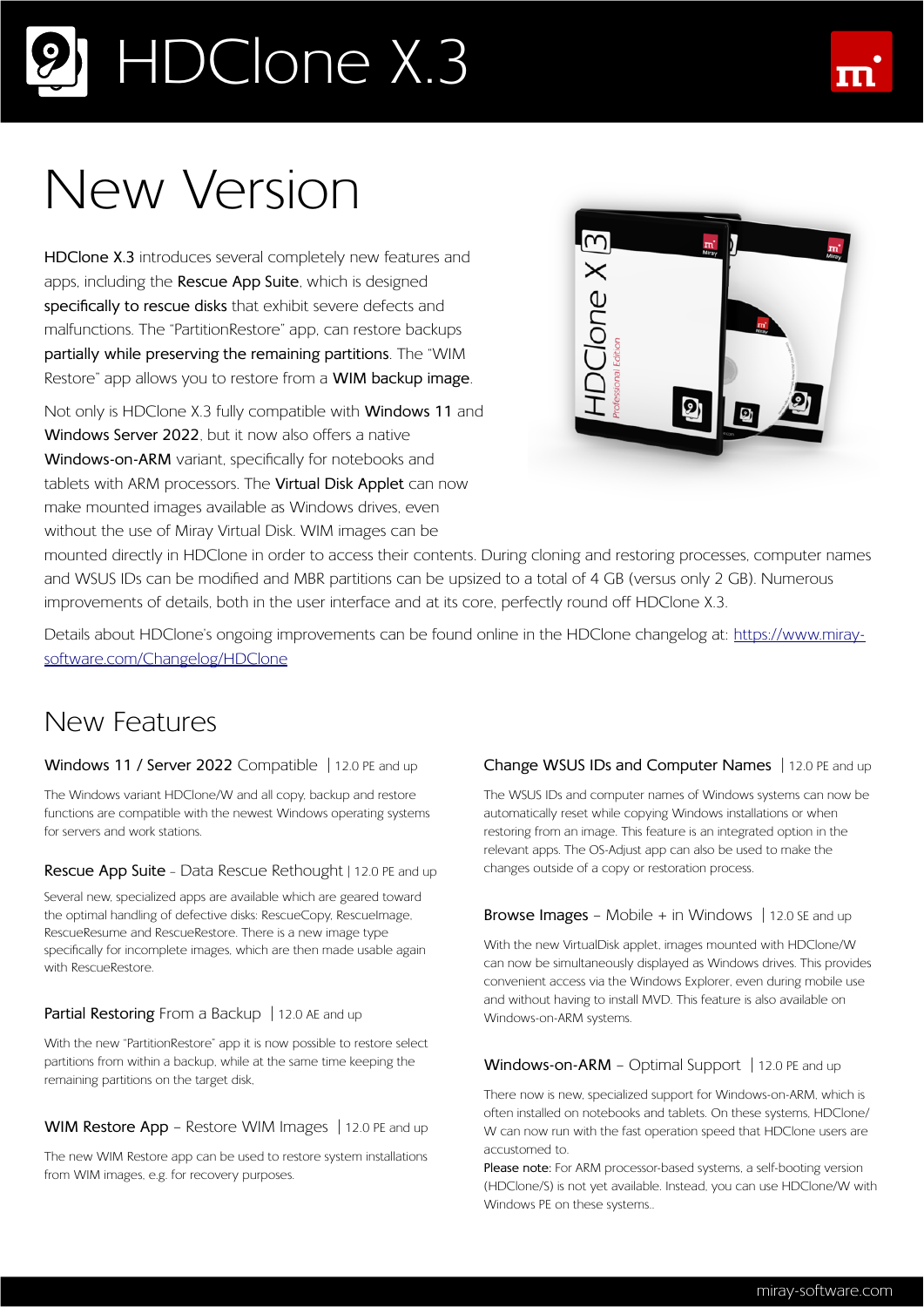## HDClone X.3



#### **Resize MBR Partitions up to 4 TB** | 12.0 SE and up

HDClone can increase the size for MBR-partitioned disks beyond their actual size limit of 2 TB all the way up to 4 TB. All the necessary adjustments are made automatically by the apps. **Please note:** This size increase will work on most Windows and Linux operating systems, but explicitly not on Apple PCs.

#### **Mount WIM Images** – Browse Files | 12.0 AE and up

WIM images can be mounted in HDClone (this includes the selfbooting variant) by using the VirtualDisk applet in order to access files and folders. If a WIM has multiple volumes, only the first one will be visible.

#### **UAS Standard** for USB Mass Storage | 12.0 FE and up

Integrated support for USB storage devices with UAS interfaces has been added, which enables the use of this new device category.

#### **Thunderbolt Hotplugging** for HDClone/L | 12.0 PE and up

HDClone's self-booting variants now also support devices that are connected via Thunderbolt ports.

#### **Support of Current Standards** | 12.0 FE and up

Thanks to updated drivers, new features and improvements in periphal devices, file and operating systems can now be used with HDClone.

### Feature Matrix

The table below provides an overview of the main features that have been added to HDClone, along with their availability in the respective editions. Unfilled dots (<sup>o</sup>) indicate that, while the feature is available, it cannot be used to its full extent when working with the edition in question.

| Ver. New Features in HDClone X                |   |  | FE BE SE AE PE EE |  |
|-----------------------------------------------|---|--|-------------------|--|
| 12.0 Windows 11 / Server 2022 Compatible      | O |  |                   |  |
| 12.0 Rescue App Suite - Data Rescue Rethought |   |  |                   |  |
| 12.0 Partial Restoring From a Backup          |   |  |                   |  |
| 12.0 WIM Restore App - Restore WIM Images     |   |  |                   |  |
| 12.0 Change WSUS IDs and Computer Names       |   |  |                   |  |
| 12.0 Browse Images - Mobile + in Windows      |   |  |                   |  |
| 12.0 Windows-on-ARM - Optimal Support         |   |  |                   |  |
| 12.0 Resize MBR Partitions up to 4 TB         |   |  |                   |  |
| 12.0 Mount WIM Images - Browse Files          |   |  |                   |  |
| 12.0 UAS Standard for USB Mass Storage        | □ |  |                   |  |
| 12.0 Thunderbolt Hotplugging for HDClone/L    |   |  |                   |  |
| 12.0 Support of Current Standards             |   |  |                   |  |